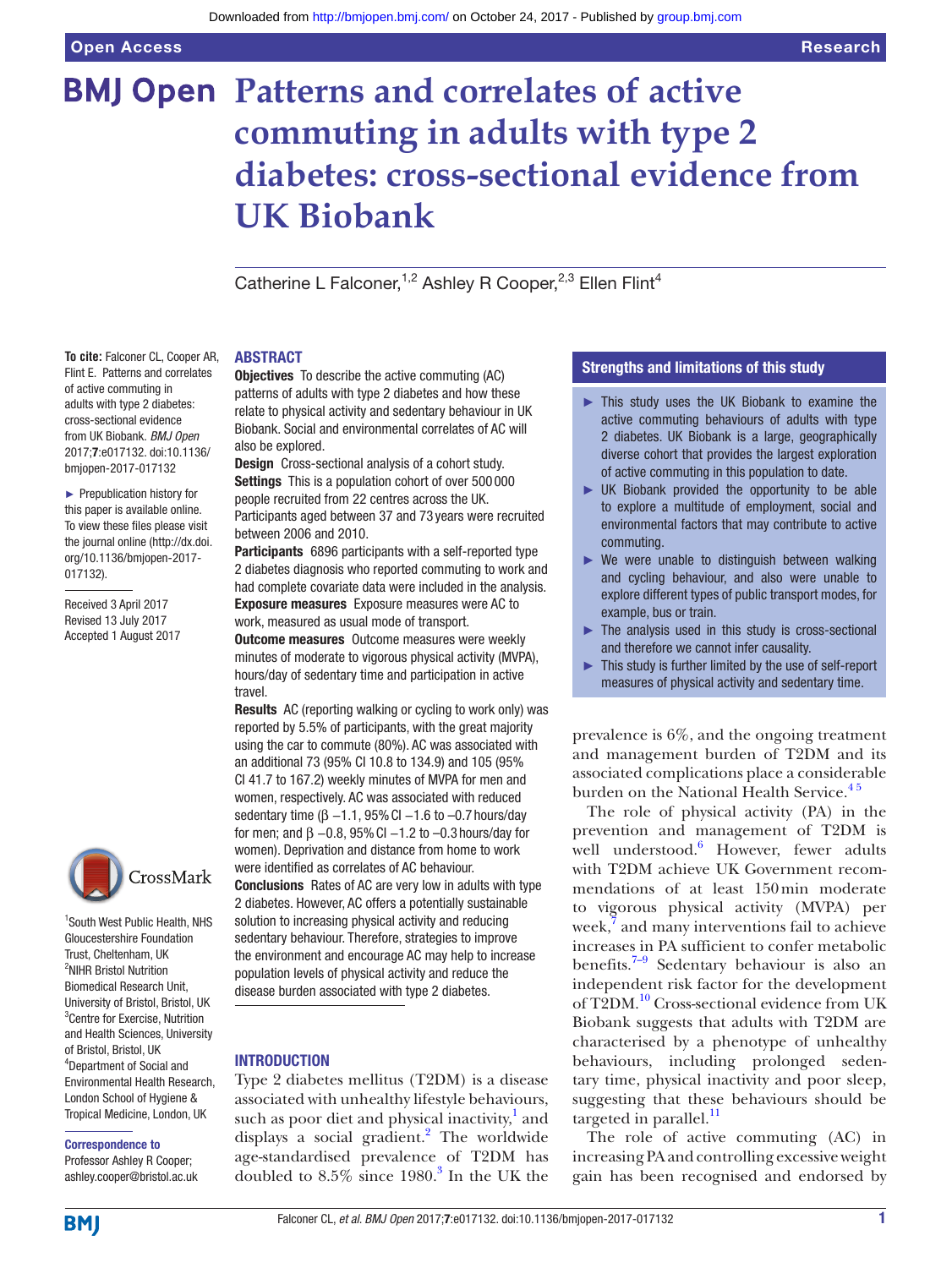# Open Access

the National Institute for Health and Care Excellence.<sup>12</sup> AC has the potential to increase individuals' PA and reduce sedentary time, and more widely to lower levels of traffic congestion and noise and air pollution, $13$  and can be sustainably incorporated into daily living.<sup>14</sup> However, rates of AC are low in the UK. In the 2011 census, of the 58% of adults who responded to the question 'how do you usually travel to work? 67% reported private motorised transport as the principal mode of transport, 17.8% public transport, 10.9% walking and 3.1% commuting by bicycle.<sup>[15](#page-8-11)</sup>

There is increasing evidence of an association between AC and measures of obesity.<sup>1617</sup> In the UK Understanding Society cohort, AC has been shown to be predictive of lower body mass index (BMI) and body fat percentage, and a lower adjusted odds of reporting a diabetes diagnosis compared with car users.<sup>16 18</sup> Similarly in UK Biobank, AC was significantly and independently associated with lower BMI and body fat percentage. $17$  The protective effect of AC is likely to be mediated through increased PA, as demonstrated in a UK study that used accelerometry and Global Positioning System (GPS) receivers to show that walking to work contributed 47.3% of daily MVPA.<sup>[19](#page-8-14)</sup>

Causal evidence from longitudinal or experimental studies is rare. A longitudinal analysis of the UK Biobank cohort looked at changes in BMI in response to changes in commuting mode over a 4-year follow-up. Individuals who transitioned from car commuting at baseline to active or public transportation modes at follow-up had a decrease in BMI of –0.30 kg/m<sup>2</sup> (95% CI –0.47 to –0.13).<sup>20</sup>

Promoting AC may help to increase population levels of activity; however, there is a need to understand the correlates of AC to develop appropriate interventions. Some key determinants of commuter cycling and walking behaviour have been identified as high population density, dedicated cycling paths, short trip distances and good traffic and road conditions, such as the presence of traffic calming measures. $2^{122}$  Most work to date has been performed in healthy adults, and there is a need to understand how these findings relate to populations with T2DM who are characterised by obesity and physical inactivity.

The primary aim of this work is to describe the AC patterns of adults with T2DM in UK Biobank. Specifically, the study explores how AC is associated with PA and sedentary time in this population (objective 1). The study will also aim to identify social and environmental factors (age, social class and traffic density) that may predict participation in AC (objective 2).

#### **METHODS**

#### Study population

Baseline data from the UK Biobank study were used (project 19307). UK Biobank is a large population study that aims to examine how the environment, lifestyle and genes interact to affect health. $23$  Full recruitment



<span id="page-1-0"></span>Figure 1 Flow chart demonstrating how the population sample was identified.

procedures are described in detail elsewhere<sup>24</sup> and briefly summarised in [figure](#page-1-0) 1.

Between 2006 and 2010, recruitment invitations were sent to 9.2million people from 22 assessment centres around the UK to obtain a sample of 502565 adults aged 37-73 years.<sup>11</sup> Following recruitment, participants provided written informed consent and attended an assessment centre for data collection. A touchscreen questionnaire covered sociodemographics, occupation, lifestyle, early exposures, cognitive function, family history and medical history. Participants also underwent a verbal interview and physical measures, and provided a blood/urine sample. All data were anonymised. The UK Biobank Access Subcommittee granted approval for the data access under a Material Transfer Agreement with the London School of Hygiene & Tropical Medicine (LSHTM), which provided ethical approval for this project (LSHTM ethics reference: 10838).

#### Study sample

Participants who reported having diabetes or T2DM were selected (n=26408). We excluded anyone <35years at diagnosis of diabetes and who reported taking insulin within the first year of diagnosis to reduce the likelihood of type 1 or monogenic forms of diabetes<sup>[11](#page-8-7)</sup> (n=20143). Only participants who reported commuting behaviours and had complete covariate data were included in the analysis (n=6896).

#### AC measures

In response to the question 'what types of transport do you use to get to and from work?' participants could select one or more of the following options: car/motor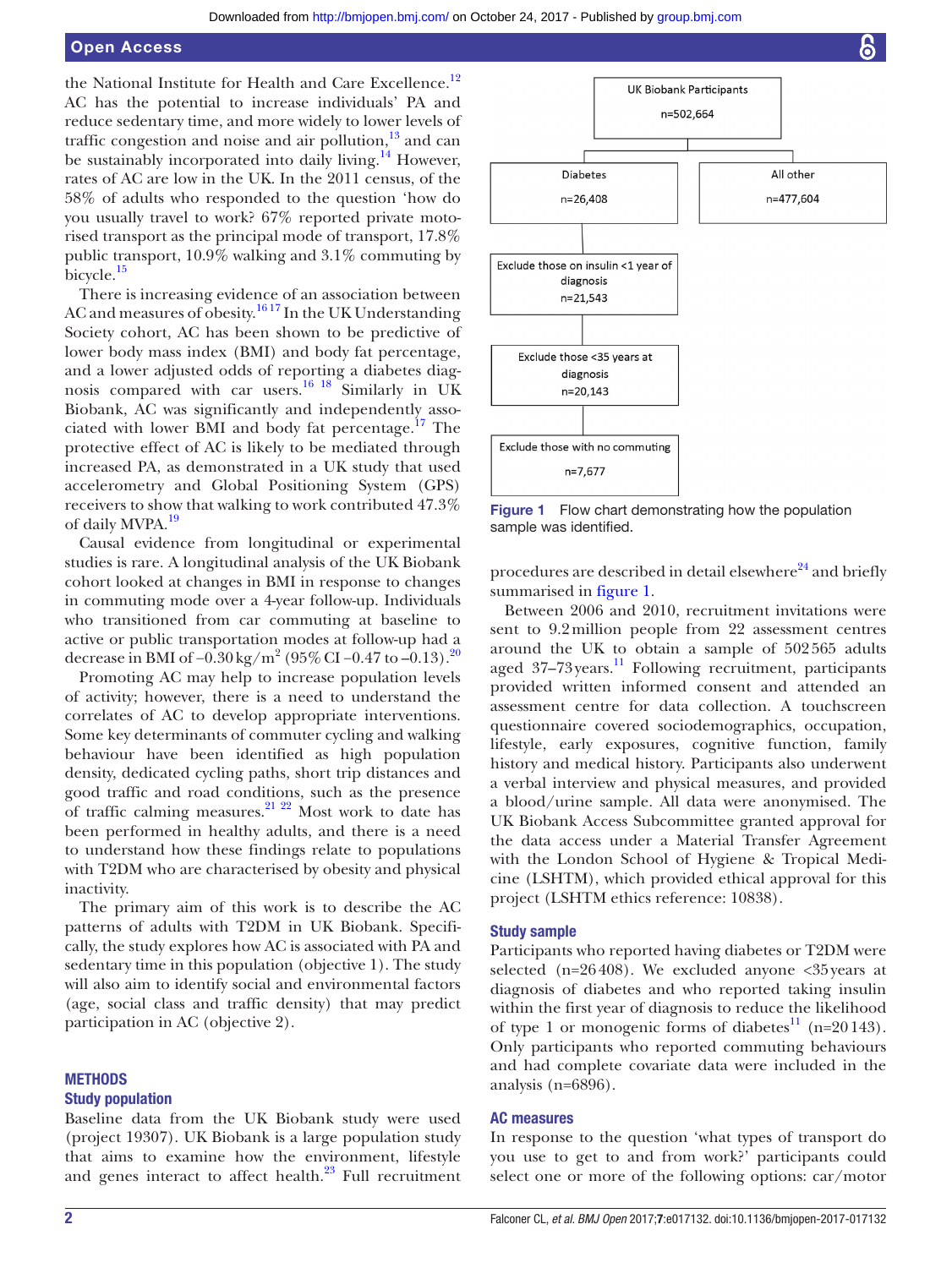vehicle, walk, public transport, cycle. In order to answer the two study objectives, two distinct exposure variables were derived: (1) a three-category exposure variable: (1) *car* or *car and public transport*; (2) *public transport* and *mixed* (car and walk/cycle; public transport; and walk/cycle); (3) AC: *walk* or *cycle* only; and (2) a binary variable: (1) no AC and (2) AC (walk or cycle only). Only participants who exclusively reported walking or cycling behaviour were included in the AC categories.

### Physical activity

PA was assessed using questions adapted from the validated short form of the International Physical Activity Questionnaire (IPAQ).<sup>25</sup> The questions asked participants to self-report the frequency, duration and intensity of walking, moderate and vigorous activity. From these questions, we derived three measures of PA. A variable for total PA (total metabolic equivalent (MET)-min/week) was derived by weighing time spent in vigorous, moderate and walking activity by the relevant energy expended for each activity to produce MET-min/week of PA.<sup>26</sup> Duration of MVPA was derived as the sum of reported duration and frequency of moderate and vigorous activity. From this, a variable for 'attainment of physical activity guidelines' (150min of moderate PA or 75min of vigorous activity per week) was derived.[7](#page-8-5)

# Sedentary behaviour

Self-reported television viewing, computer use and driving behaviour were collected from the touchscreen questionnaire. An estimate of average total sedentary time was derived by summing the daily reported duration of television viewing, computer use and driving. Total sedentary time is expressed as hours per day.

### Environmental correlates

Local environmental exposure variables were collated by the Small Area Health Statistics  $Unit^{27}$  as part of the BioSHaRE-EU Environmental Determinants of Health Project.<sup>28</sup> Air pollution estimates were modelled for the year 2010 using a land use regression (LUR) model developed as part of the European Study of Cohorts for Air Pollution Effects (ESCAPE).<sup>29</sup> ESCAPE estimates of particulate matter (PM) are valid up to 400km from the monitoring area, which in this case was Greater London. Therefore, participants who have an address more than 400km from this site were not assigned a value for PM2.5– 10. Traffic variables, including inverse distance to a major road and traffic density, were also calculated using the LUR model, based on Eurostreets (V.3.1) digital road network for the year 2008. Traffic density is measured as the average total number of motor vehicles per 24hours on the nearest road. These correlates were selected on the basis that they were available on an individual level and may help to inform further analysis of environmental correlates of commuting behaviour.

#### **Covariates**

A range of confounding variables were considered. Socioeconomic covariates were Townsend Deprivation Index

of residential area, annual gross household income and highest educational qualification. Further demographic covariates were age (years), sex, ethnicity and census-derived residential area population density classification (urban/fringe, rural). The potential confounding effects of occupational PA were considered: job involves standing/walking; job involves heavy manual/physical work; shift work; non-work related transport modes (active modes: yes/no). Health covariates were poor selfrated health (yes/no). Commute frequency (number of outward journeys per week, truncated at 10) and distance between home and workplace (reported in miles) were included as covariates in the model.

### Statistical analyses

Descriptive analyses were undertaken to describe the commuting patterns of the population, the prevalence of PA and sedentary behaviours, and the patterning of hypothesised confounding variables. Continuous variables are displayed as mean and SD, and frequencies are used for categorical variables.

To address objective 1, multivariate linear regression was used to describe the association between AC and each of the two outcome variables (PA and sedentary time) adjusting for potential confounding variables in two stepwise series of three nested models. The first model presents the unadjusted association between the exposure (commuting mode) and outcome of interest. The second model adjusts for demographic and socioeconomic factors. The third model additionally adjusts for employment-related confounders such as distance from home to work.

To address objective 2, multivariate logistic regression modelling was used to explore potential sociodemographic, environmental and employment-related correlates of AC behaviour. The model used was adjusted for all included variables. All analyses controlled for geographical clustering by assessment centre, and potential interactions by gender, ethnicity and household income were explored. For these analyses, the outcome was expressed as a binary categorical variable ((1) not AC and (2) AC). All analyses were conducted using Stata  $V.14.<sup>30</sup>$  $V.14.<sup>30</sup>$  $V.14.<sup>30</sup>$ 

#### **RESULTS**

The final sample was 6896 participants with T2DM who reported commuting behaviour and provided complete data on all covariates ([table](#page-3-0) 1).

Car travel was reported by 83.2% of male and 75.2% of female participants, with walking or cycling exclusively reported by 4.5% of male and 7.2% of female participants. Women spent less time sedentary than men  $(4.9\pm2.7 \text{ hours/day}$  vs  $6.0\pm3.1 \text{ hours/day}$ , while men reported more weekly MVPA (263.9±446.4min/week vs 214.9±383.4min/week).

The results of analyses to investigate the association between commuting mode, PA and sedentary behaviour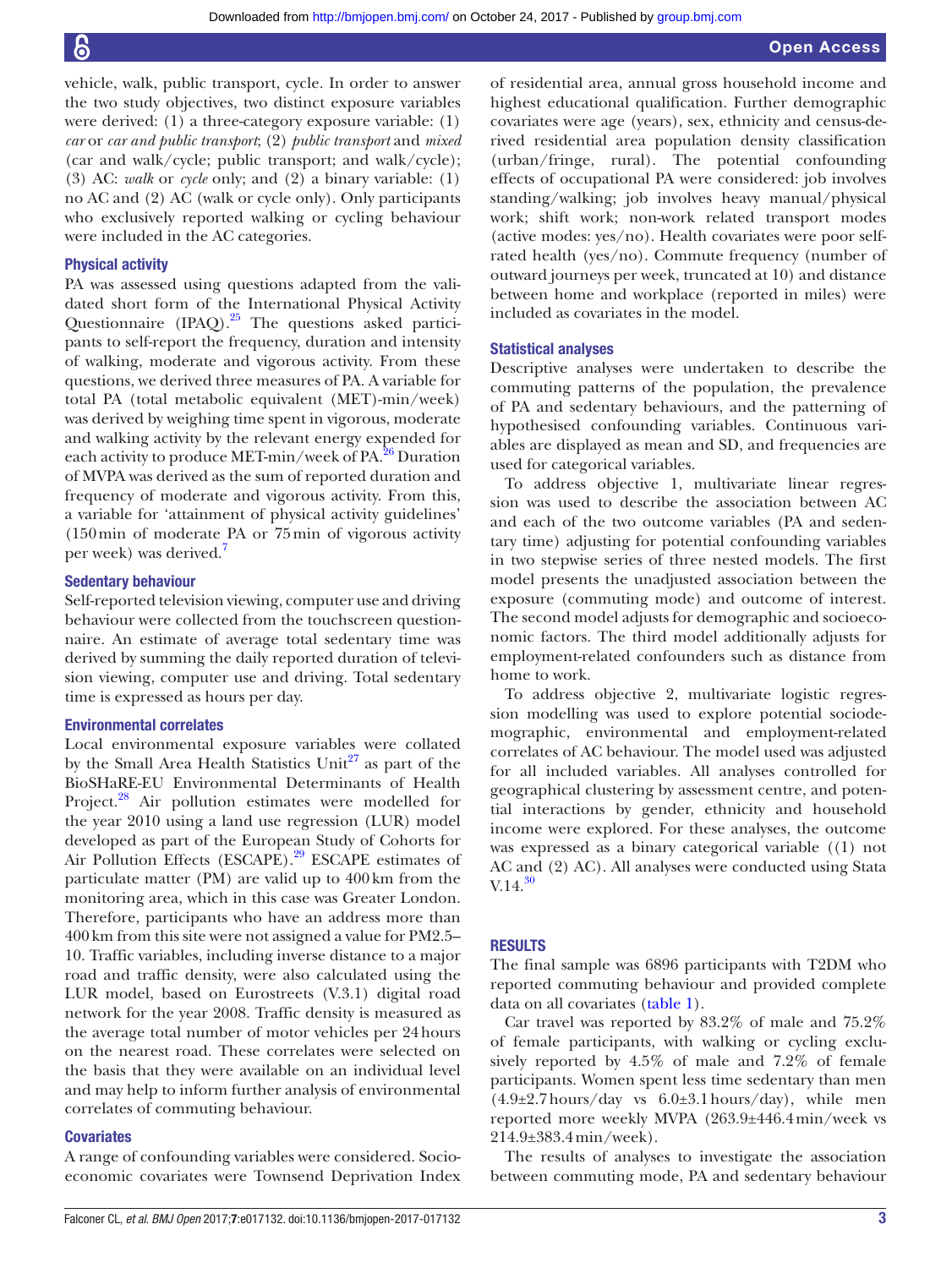Open Access

<span id="page-3-0"></span>

| Table 1 Demographic, commuting behaviour, employment, physical activity and environmental characteristics of the study<br>population |                |                 |                |
|--------------------------------------------------------------------------------------------------------------------------------------|----------------|-----------------|----------------|
| <b>Variable</b>                                                                                                                      | Male (n=4473)  | Female (n=2423) | Total (n=6896) |
| Demographics                                                                                                                         |                |                 |                |
| Age (years)                                                                                                                          | $56.7 \pm 6.5$ | $54.53 \pm 6.6$ | $55.9 \pm 6.6$ |
| Ethnicity (%)                                                                                                                        |                |                 |                |
| <b>White British</b>                                                                                                                 | 81.8           | 78.2            | 80.5           |
| Other white                                                                                                                          | 5.3            | 6.5             | 5.7            |
| South Asian                                                                                                                          | 6.2            | 4.2             | 5.5            |
| <b>Black Caribbean</b>                                                                                                               | 1.3            | 3.9             | 2.2            |
| <b>Black African</b>                                                                                                                 | 1.8            | 2.1             | 1.9            |
| Chinese                                                                                                                              | 0.3            | 0.6             | 0.4            |
| Mixed ethnicity                                                                                                                      | 0.6            | 0.8             | 0.7            |
| Other ethnicity                                                                                                                      | 2.7            | 3.8             | 3.1            |
| Townsend Deprivation Index (quintiles) (%)                                                                                           |                |                 |                |
| 1 (most deprived)                                                                                                                    | 16.1           | 14.1            | 15.4           |
| $\overline{c}$                                                                                                                       | 17.2           | 15.8            | 16.7           |
| 3                                                                                                                                    | 19.6           | 20.9            | 20.1           |
| 4                                                                                                                                    | 21.2           | 22.1            | 21.8           |
| 5 (least deprived)                                                                                                                   | 25.5           | 27.1            | 26             |
| Highest educational qualification (%)                                                                                                |                |                 |                |
| <b>University</b>                                                                                                                    | 29.6           | 30.8            | 30             |
| A levels/AS levels                                                                                                                   | 11.2           | 11.2            | 11.4           |
| <b>GCSE/O levels</b>                                                                                                                 | 20.5           | 25              | 22.1           |
| CSEs or equivalent                                                                                                                   | 6.4            | 7.9             | 6.9            |
| NVQ or HND or HNC                                                                                                                    | $11.5$         | $\overline{7}$  | 9.9            |
| Other professional qualifications                                                                                                    | 5.32           | 6.2             | 5.6            |
| <b>None</b>                                                                                                                          | 15.6           | 11.6            | 14.2           |
| Average household income (%)                                                                                                         |                |                 |                |
| $<$ £18000                                                                                                                           | 12.2           | 20.5            | 15.1           |
| £18000-30999                                                                                                                         | 27.4           | 28              | 27.6           |
| £31000-£51999                                                                                                                        | 30.9           | 29.3            | 30.4           |
| £52000-£100000                                                                                                                       | 23.8           | 18.6            | 22             |
| >£100000                                                                                                                             | 5.7            | 3.5             | 4.9            |
| Poor self-rated health (%)                                                                                                           | 9.9            | 9               | 9.6            |
| Employment                                                                                                                           |                |                 |                |
| Job involves heavy lifting (%)                                                                                                       |                |                 |                |
| Never/rarely                                                                                                                         | 59.8           | 65.8            | 61.9           |
| Sometimes                                                                                                                            | 25             | 22.5            | 24.1           |
| <b>Usually</b>                                                                                                                       | 8.1            | 5.7             | 7.2            |
| Always                                                                                                                               | 7.1            | 6               | 6.7            |
| Job involves walking (%)                                                                                                             |                |                 |                |
| Never/rarely                                                                                                                         | 31.3           | 32.8            | 31.8           |
| Sometimes                                                                                                                            | 32.7           | 31.2            | 32.2           |
| Usually                                                                                                                              | 16.1           | 13.8            | 15.3           |
| Always                                                                                                                               | 19.9           | 22.2            | 20.7           |
| Shift work                                                                                                                           | 7.7            | 5.9             | 7.1            |

Continued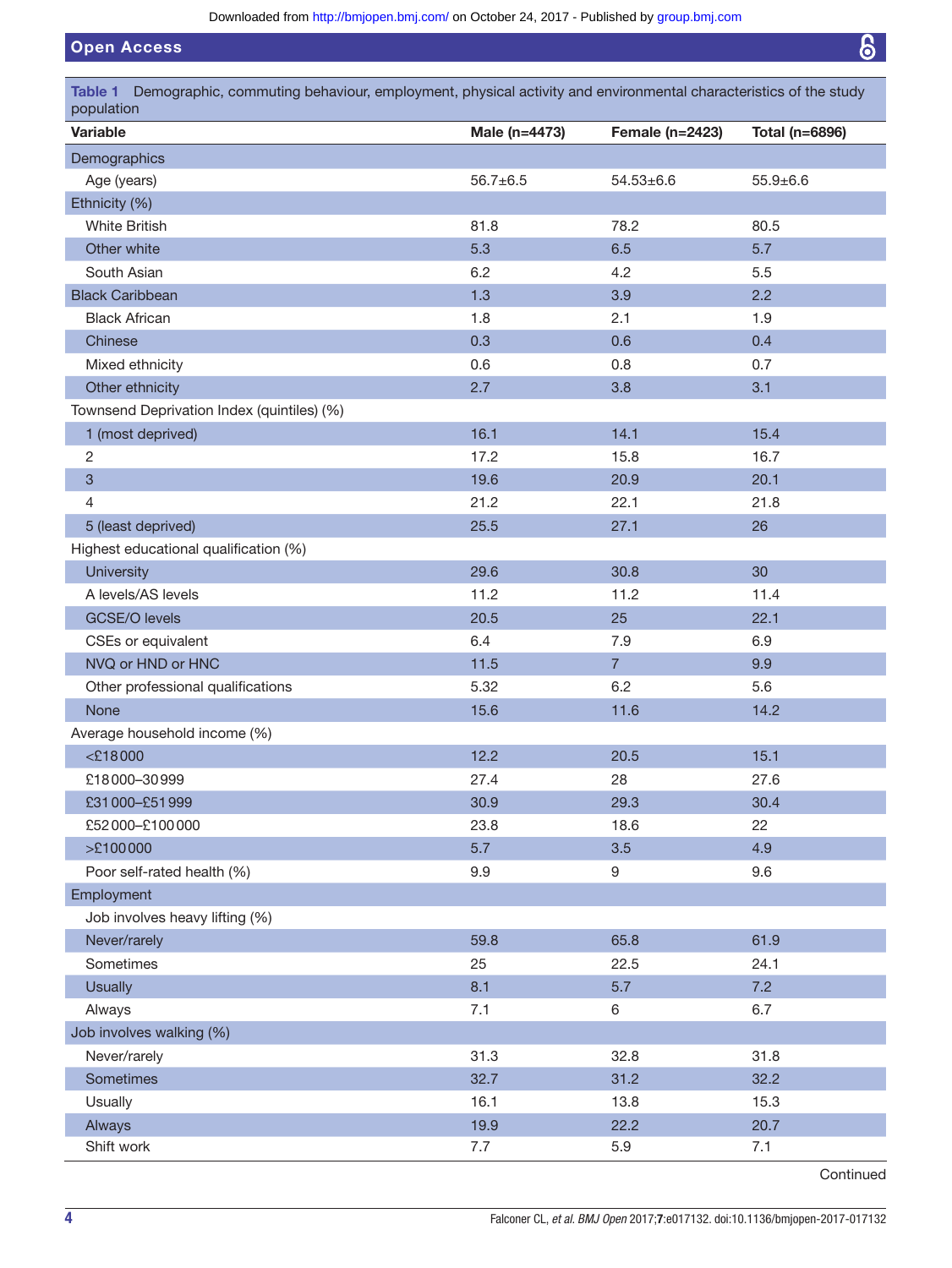| 6                                                   |                  |                   | <b>Open Access</b> |
|-----------------------------------------------------|------------------|-------------------|--------------------|
|                                                     |                  |                   |                    |
| Table 1<br>Continued                                |                  |                   |                    |
| <b>Variable</b>                                     | Male (n=4473)    | Female (n=2423)   | Total (n=6896)     |
| Commuting behaviour                                 |                  |                   |                    |
| Commute frequency (number of outward journeys/week) | $4.6 \pm 2.1$    | $4.3 \pm 1.8$     | $4.5 \pm 2.0$      |
| Distance from home to work (miles)                  | $14.9 \pm 28.4$  | $7.5 + 9.9$       | $12.3 \pm 24.0$    |
| Commuting mode (%)                                  |                  |                   |                    |
| Motorised travel                                    | 83.2             | 75.3              | 80.4               |
| Motorised travel plus active travel                 | 12.3             | 17.5              | 14.1               |
| Active commuting                                    | 4.5              | 7.2               | 5.4                |
| Non-work active travel                              | 40.4             | 40.2              | 40.3               |
| Physical activity and sedentary time                |                  |                   |                    |
| Daily sedentary time (hours)                        | $6.0 + 3.1$      | $4.9 \pm 2.7$     | $5.6 \pm 3.0$      |
| Total weekly MVPA (min)                             | 263.9±446.4      | $214.9 \pm 383.4$ | 246.6±425.9        |
| Total weekly MET*-min                               | 2373.3±3099.8    | 2014.7±2854.7     | 2245.5±3106.2      |
| Achieves PA guidelines† (%)                         | 54.3             | 53.8              | 54.1               |
| Environmental characteristics                       |                  |                   |                    |
| Close to major road (%)                             | 8                | 8.2               | 8.1                |
| Population density (urban/fringe) (%)               | 94.5             | 95.7              | 94.9               |
| Inverse distance to nearest road (1/m)              | 0.05(0.05, 0.05) | 0.05(0.05, 0.05)  | 0.05(0.05, 0.05)   |
| Air pollution PM2.5-10 ( $\mu$ g/m <sup>3</sup> )   | $6.5 \pm 0.9$    | $6.5 + 0.9$       | $6.5 \pm 0.9$      |
| Traffic density (vehicles/day)                      | 1699.4±5663.6    | 1716.2±6057.0     | 1698.6±5663.6      |

\*MET, metabolic equivalents (1 MET=1kcal/kg/hour).

†PA guidelines, physical activity guidelines (150min MVPA/week or 75min vigorous activity/week)[.7](#page-8-5)

AS, Advanced Subsidiary; GCSE, General Certificate of Secondary Education; NVQ, National Vocational Qualification; HND, Higher National Diploma; HNC, Higher National Certificate; MVPA, moderate to vigorous physical activity; PM, particulate matter.

(objective 1) are displayed in [table](#page-5-0) 2. A significant interaction for gender was found so stratified analyses are presented  $(p<0.1)$ .

In all models, AC was associated with higher MVPA. In fully adjusted models, compared with motorised travel, AC was associated with an additional 72.9 (95% CI 10.8 to 134.9) min/week of MVPA for men and 104.5 (95% CI 41.7 to 167.2) min/week for women. The association with motorised travel and AC was less clear. In men, there was a suggestion that motorised travel and AC were associated with less MVPA compared with motorised travel alone. This association was attenuated once environmental factors were included in the model (adjusted β 29.6, 95% CI −70.6 to 11.4).

AC was also consistently associated with increased total PA in both genders, an effect that survived adjustment for all confounding factors (β 586.6, 95% CI 150.9 to 1022.3 for men; and β 722.3, 95%CI 270.3 to 1174.1 for women). In unadjusted models, motorised travel and AC were associated with increased total PA for women only; however, this was attenuated once employment and demographic factors were included in the model.

In both men and women, and in all models, consistent associations were seen between commuting mode and total sedentary time. In fully adjusted models, compared with male motorised travellers, AC was associated with 1.1 (95% CI –1.6 to –0.7) fewer hours/day sedentary, while

mixed motorised travel and AC modes were associated with 2.2 (95\% CI 2.5 to 1.9) fewer sedentary hours/day. A similar effect was seen in women with AC associated with 0.8 (95% CI −1.2 to –0.3) fewer sedentary hours/day, and mixed motorised travel and AC were associated with 1.1 (95% CI 1.5 to 0.8) fewer sedentary hours/day compared with car users.

The results of multivariate logistic regression performed to identify social, employment and environmental correlates of AC behaviour (objective 2) are displayed in [table](#page-6-0) 3. There was evidence of a significant interaction for gender so stratified results are presented.

In model 1 for both men and women, the odds of participating in AC increased with increasing neighbourhood deprivation score, with the strongest effect seen in deprivation quintile 5 compared with quintile 1 (adjusted OR: 4.24, 95%CI 2.41 to 7.44 for men; and adjusted OR: 3.34, 95%CI 1.61 to 6.94 for women). In fully adjusted models, no other social factors were associated with AC behaviour.

Model 2 additionally adjusted for employment-related factors. In women, neighbourhood deprivation remained a significant correlate of AC; however, for men the association was attenuated. Distance to work was the strongest correlate of AC. In men, the odds of AC were 88% lower (adjusted OR: 0.12, 95%CI 0.08 to 0.17) in those who lived between 1.5 and 4 miles from work compared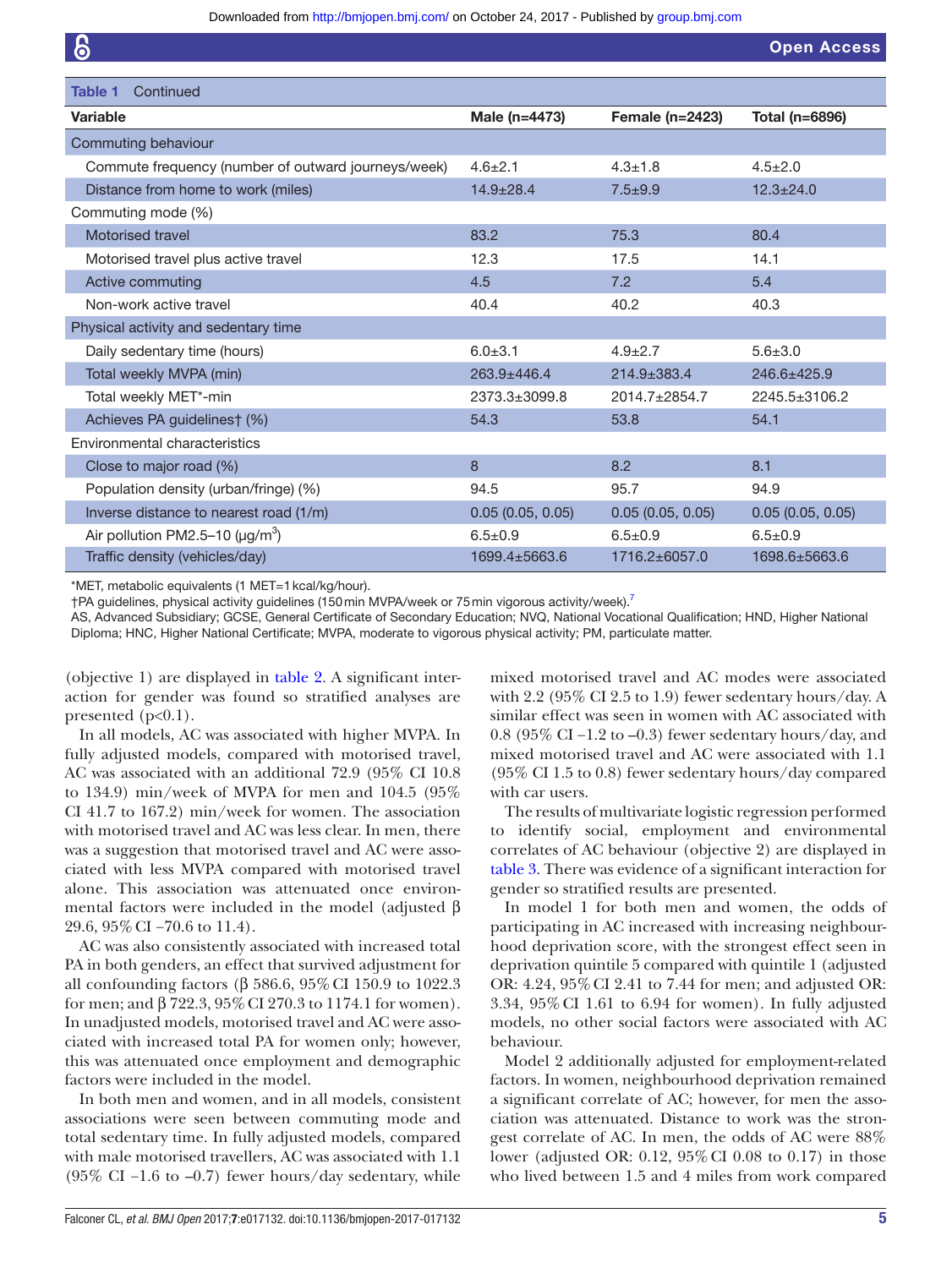|                                               |                                                | MVPA (min/week)*           |                           | Total MET-min/week              |                         | Total sedentary time (hours/day) |
|-----------------------------------------------|------------------------------------------------|----------------------------|---------------------------|---------------------------------|-------------------------|----------------------------------|
|                                               | $(95\%$ Cl<br>Male                             | $\beta$ (95% CI)<br>Female | $\beta$ (95% CI)<br>Male  | (95% C1)<br>Female              | $[0.5\%$ CI)<br>Male    | $\beta$ (95% CI)<br>Female       |
| Car (reference)                               | o.o                                            | o.o                        | o.o                       | o.o                             | o.o                     | o.o                              |
| MT/AC <sub>T</sub>                            | $-49.9(-89.8 \text{ to } 10.1)$                | $12.5$ (-27.9 to 52.8)     | $93.0(-381.0 to 193.0)$   | $312.3(12.3 \text{ to } 612.4)$ | $-2.0$ $(-2.3$ to 1.7)  | $-1.0$ $(-1.3$ to 0.7)           |
| Active commuting                              | 86.4 (23.1 to 149.7)                           | 156.2 (97.0 to 215.4)      | 777.0 (320.6 to 1233.3)   | 1287.3 (847.3 to 1727.4)        | $-1.3(-1.8 to 0.9)$     | $-1.0$ $(-1.4$ to 0.6)           |
| Model 2‡                                      |                                                |                            |                           |                                 |                         |                                  |
| Car (reference)                               | $\frac{0}{2}$                                  | o<br>O                     | o.o                       | o.o                             | o.                      | o.                               |
| MT/AC <sub>T</sub>                            | $-57.4(-98.6$ to 16.2)                         | $-3.0(-45.9$ to 40.1)      | $-156.1(-452.4 to 140.3)$ | 155.2 (-163.4 to 473.9)         | $-2.2(-2.4 to 1.9)$     | $-1.2$ ( $-1.5$ to 0.9)          |
|                                               | Active commuting 74.6 (10.9 to 138.4)          | 145.3 (85.5 to 205.2)      | 665.5 (207.0 to 1124.1)   | 1149.4 (706.3 to 1592.5)        | $-1.5(-1.9 to 1.0)$     | $-1.1$ $(-1.5$ to 0.7)           |
| Car (reference)                               | o<br>O                                         | o.o                        | o.<br>O                   | o.                              | o<br>O                  | o.o                              |
| MT/AC <sub>T</sub>                            | $-29.6$ ( $-70.6$ to 11.4)                     | $11.5(-35.3$ to $58.3)$    | 47.0 (-240.9 to 334.9)    | 290.8 (-46.0 to 627.6)          | $-2.2$ ( $-2.5$ to 1.9) | $-1.1$ $(-1.5$ to 0.8)           |
| Active commuting                              | 72.9 (10.8 to 134.9)                           | 104.5 (41.7 to 167.2)      | 586.6 (150.9 to 1022.3)   | 722.3 (270.3 to 1174.1)         | $-1.1(-1.6 to 0.7)$     | $-0.8(-1.2 \text{ to } 0.3)$     |
| *MVPA: Moderate to vigorous physical activity | TMT/AC: motorised travel and active commuting. |                            |                           |                                 |                         |                                  |

‡Model is adjusted for age, ethnicity, average household income, Townsend deprivation score, assessment centre, poor health.<br>§Additionally adjusted for distance from home to work, commute frequency, population density, no §Additionally adjusted for distance from home to work, commute frequency, population density, non-work active travel and job involves walking. Model 1 presents unadjusted associations. ‡Model is adjusted for age, ethnicity, average household income, Townsend deprivation score, assessment centre, poor health.

<span id="page-5-0"></span>MET, metabolic equivalents.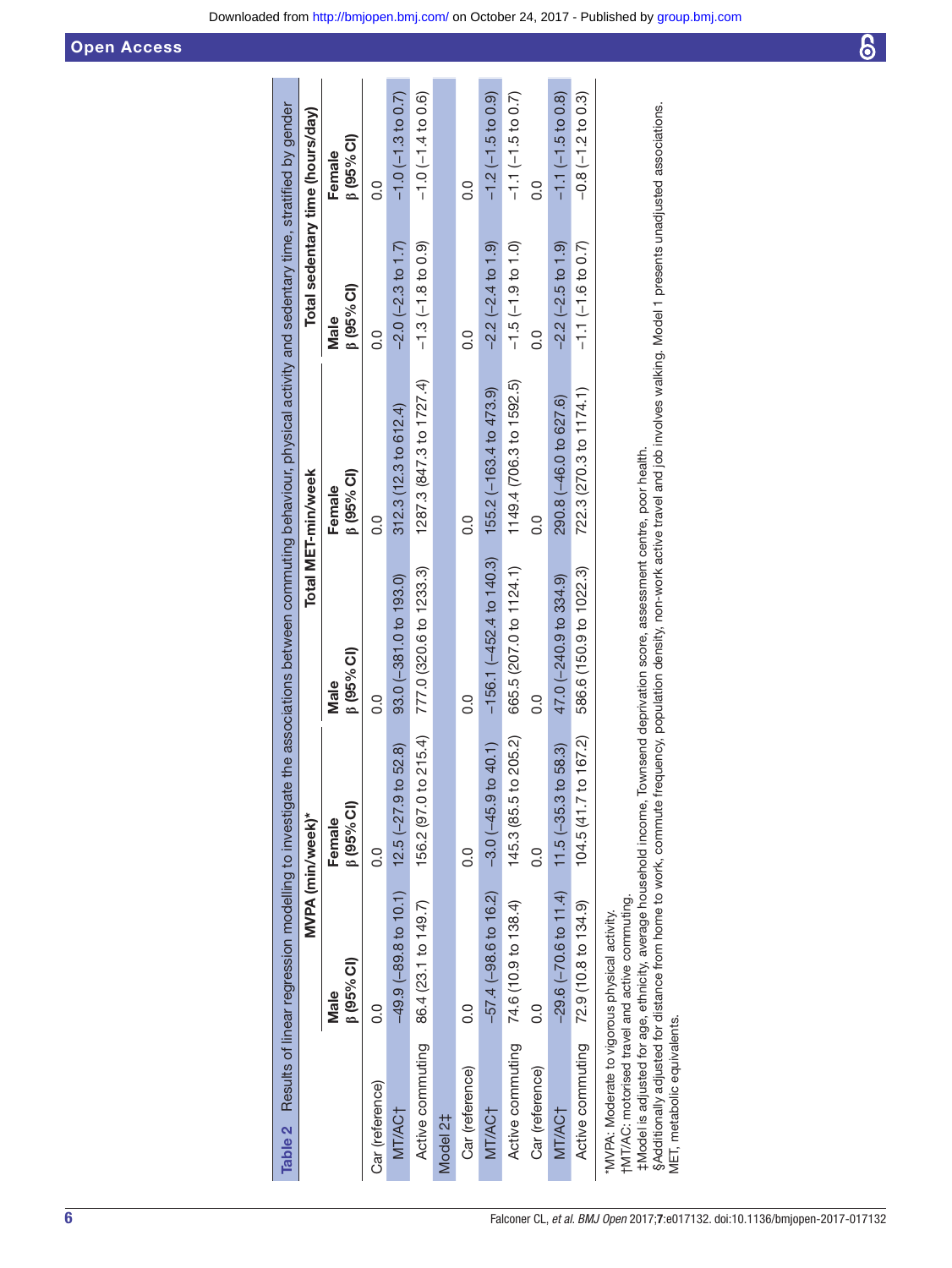<span id="page-6-0"></span>

| Results of logistic regression modelling to identify potential social, employment and environmental correlates of active commuting<br>Table 3 |                                          |                                   |                               |                                |                                  |                       |
|-----------------------------------------------------------------------------------------------------------------------------------------------|------------------------------------------|-----------------------------------|-------------------------------|--------------------------------|----------------------------------|-----------------------|
|                                                                                                                                               | Individual factors<br>Model <sub>1</sub> |                                   | Employment factors<br>Model 2 |                                | Environmental factors<br>Model 3 |                       |
|                                                                                                                                               | Male<br>OR (95% CI)                      | Female<br>OR (95% CI)             | OR (95% CI)<br>Male           | OR (95% CI)<br>Female          | Male<br>OR (95% CI)              | OR (95% CI)<br>Female |
| Social factors                                                                                                                                |                                          |                                   |                               |                                |                                  |                       |
| Age (years)                                                                                                                                   | 1.0(0.9 to 1.0)                          | 98 (0.95 to 1.00)<br>ö            | 0.98 (0.96 to 1.00)           | 0.97 (0.94 to 0.99)            | 1.01 (0.98 to 1.03)              | 0.97 (0.95 to 0.99)   |
| Townsend Deprivation Index quintile                                                                                                           |                                          |                                   |                               |                                |                                  |                       |
| 1 (ref)                                                                                                                                       | $\frac{0}{1}$                            | $\frac{0}{1}$                     | $\frac{1}{1}$                 | $\frac{0}{1}$                  | $\frac{0}{1}$                    | $\overline{1}$ .0     |
| $\sim$                                                                                                                                        | 1.13 (0.58 to 2.22)                      | 09 (0.93 to 4.71)<br>$\mathbf{a}$ | 0.88 (0.42 to 1.84)           | 2.76 (1.10 to 6.92)            | 1.19 (0.60 to 2.37)              | 1.99 (0.88 to 4.50)   |
| S                                                                                                                                             | 1.90 (1.03 to 3.49)                      | 00 (1.42 to 6.37)<br>ကံ           | 1.35 (0.69 to 2.64)           | 2.54 (1.10 to 5.90)            | 1.80 (0.96 to 3.37)              | 2.69 (1.26 to 5.75)   |
| 4                                                                                                                                             | 2.04 (1.12 to 3.71)                      | 25 (1.55 to 6.83)<br>က            | 1.49 (0.77 to 2.88)           | 2.60 (1.14 to 5.95)            | 1.79 (0.96 to 3.34)              | 2.92 (1.38 to 6.19)   |
| S                                                                                                                                             | 4.24 (2.41 to 7.44)                      | 34 (1.61 to 6.94)<br>က            | 2.28 (1.23 to 4.21)           | 3.07 (1.36 to 6.94)            | 3.32 (1.84 to 6.01)              | 3.08 (1.47 to 6.48)   |
| Average household income (£)                                                                                                                  |                                          |                                   |                               |                                |                                  |                       |
| $<$ £18 000 (ref)                                                                                                                             | $\frac{0}{1}$                            | $\frac{0}{1}$                     | $\frac{0}{1}$                 | $\frac{0}{1}$                  | $\frac{0}{1}$                    | $\frac{0}{1}$         |
| £18 000-£30 999                                                                                                                               | 0.68 (0.44 to 1.04)                      | 0.72 (0.48 to 1.09)               | 0.97 (0.59 to 1.59)           | 1.25 (0.77 to $2.04$ )         | $0.61$ (0.39 to 0.97)            | 0.76 (0.50 to 1.16)   |
| £31 000-£51 999                                                                                                                               | 0.69 (0.44 to 1.07)                      | 0.39 (0.24 to 0.62)               | 1.23 (0.74 to 2.04)           | 0.94 (0.53 to 1.65)            | 0.65 (0.42 to 1.03)              | 0.41 (0.25 to 0.67)   |
| £52 000-£100 000                                                                                                                              | 0.85(0.53 to 1.37)                       | 0.35(0.20 to 0.62)                | 1.34 (0.77 to 2.33)           | 0.88(0.45 to 1.74)             | 0.80 (0.49 to 1.32)              | $0.37$ (0.21 to 0.67) |
| >£100 000                                                                                                                                     | 1.10(0.58 to 2.11)                       | 0.90(0.40 to 2.01)                | 1.27 (0.59 to 2.79)           | 4.27 (1.47 to 12.40)           | 0.90 (0.43 to 1.89)              | 0.75 (0.30 to 1.87)   |
| Assessment centre                                                                                                                             | 0.97(0.95 to 1.00)                       | 1.00 (0.98 to 1.03)               | 0.98(0.95 to 1.01)            | 1.02 (0.98 to 1.05)            | 0.98(0.95 to 1.00)               | 1.00 (0.97 to 1.03)   |
| Poor health                                                                                                                                   | 0.70 (0.41 to 1.18)                      | 0.83 (0.47 to 1.46)               | 0.56 (0.31 to 1.00)           | 1.04 (0.53 to 2.04)            | $0.62$ (0.35 to 1.11)            | 0.89 (0.50 to 1.56)   |
| Employment characteristics                                                                                                                    |                                          |                                   |                               |                                |                                  |                       |
| Distance from home to work (miles)                                                                                                            |                                          |                                   |                               |                                |                                  |                       |
| $< 1.5$ (ref)                                                                                                                                 |                                          |                                   | $\frac{0}{1}$                 | $\frac{0}{1}$                  |                                  |                       |
| $1.5 - 4$                                                                                                                                     |                                          |                                   | 0.12(0.08 to 0.17)            | 0.07 (0.05 to 0.11)            |                                  |                       |
| $4 - 10$                                                                                                                                      |                                          |                                   | 0.01 (0.01 to 0.03)           | 0.01 (0.05 to 0.03)            |                                  |                       |
| $\frac{1}{2}$                                                                                                                                 |                                          |                                   | 0.002 (0.001 to 0.01)         | 0.00                           |                                  |                       |
| Commute frequency                                                                                                                             |                                          |                                   | $0.95(0.86 \text{ to } 1.05)$ | 1.01 $(0.91 \text{ to } 1.14)$ |                                  |                       |
| Job involves walking                                                                                                                          |                                          |                                   | 0.97 (0.83 to 1.13)           | 1.20 (1.00 to 1.43)            |                                  |                       |
| Shift work                                                                                                                                    |                                          |                                   | $0.85(0.43 \text{ to } 1.67)$ | 0.76 (0.31 to 1.88)            |                                  |                       |
| Environmental characteristics                                                                                                                 |                                          |                                   |                               |                                |                                  |                       |
| Population density (ref: urban)                                                                                                               |                                          |                                   |                               |                                | 0.12 (0.02 to 0.90)              | 0.39 (0.09 to 1.62)   |
| Air pollution (PM10 µg/m <sup>3</sup> )                                                                                                       |                                          |                                   |                               |                                | 1.01 ( $0.84$ to 1.21)           | 0.89 (0.72 to 1.09)   |
| Traffic density (number of cars)                                                                                                              |                                          |                                   |                               |                                | 1.0(0.99 to 1.0)                 | 0.99 (0.99 to 1.00)   |
| Close to major road (ref: yes)                                                                                                                |                                          |                                   |                               |                                | 1.48 (0.76 to 2.89)              | 1.41 (0.64 to 3.09)   |
| Distance to nearest road (1/mile)                                                                                                             |                                          |                                   |                               |                                | 0.15(0.01 to 4.15)               | 0.49 (0.02 to 9.67)   |
| PM, particulate matter.                                                                                                                       |                                          |                                   |                               |                                |                                  |                       |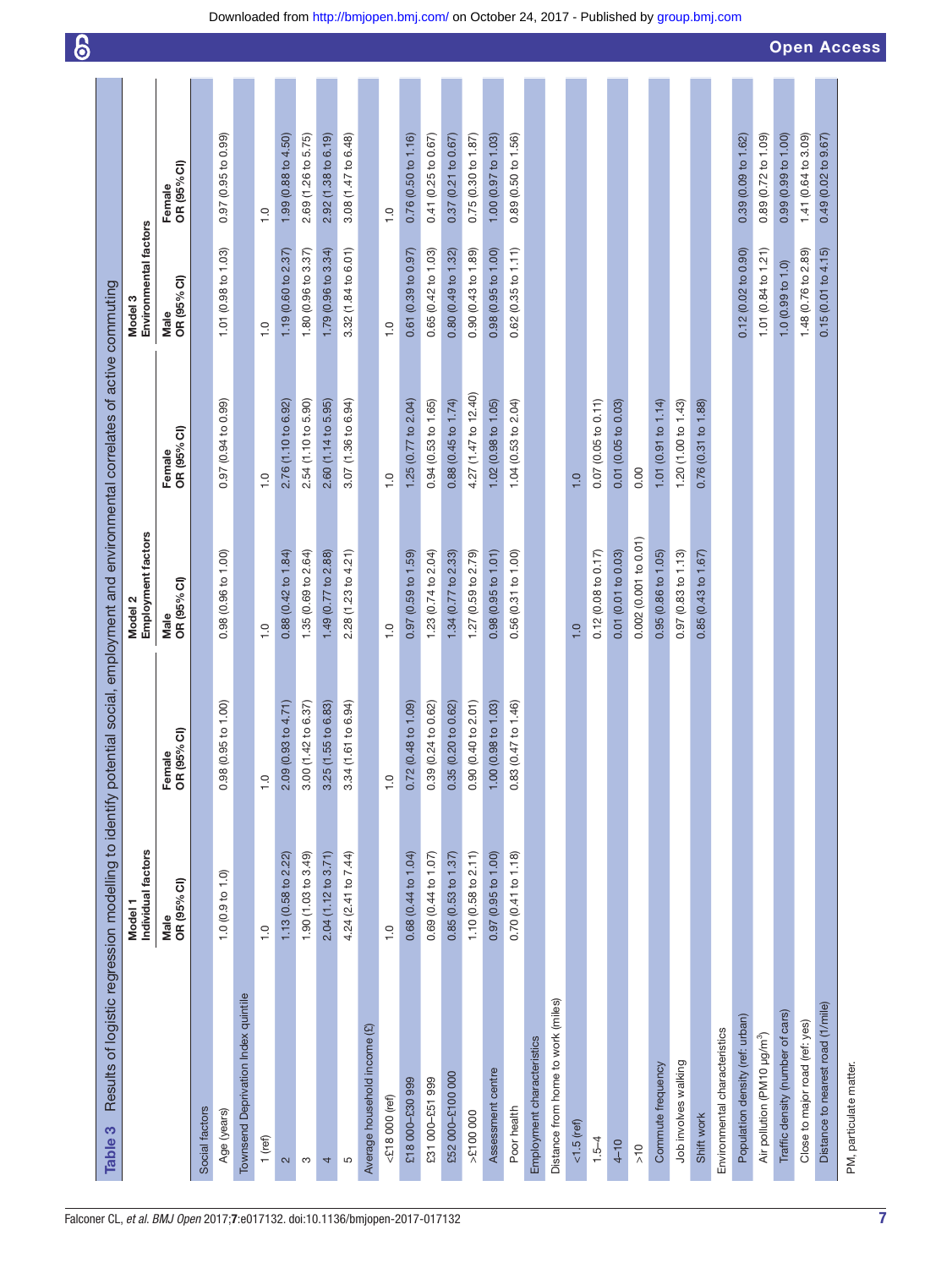with those who lived within 1.5 miles. The odds of AC were 93% lower (adjusted OR: 0.07, 95%CI 0.05 to 0.11) in women who lived between 1.5 and 4 miles from work, with no participants who lived further than 10 miles away reporting AC. In men, no other employment characteristics were associated with AC. In women, there was a suggestion that women whose job involved walking were more likely to use AC (adjust OR: 1.20, 95%CI 1.00 to 1.43).

Model 3 explored possible environmental correlates of AC behaviour. The only variable associated with AC was population density, in men only. The men who lived in a rural area had a 78% reduced odds of AC compared with those who lived in an urban or fringe area (adjusted OR: 0.12, 95%CI 0.02 to 0.90). No other environmental variables were associated with AC.

#### **DISCUSSION**

A substantial majority (80%) of adults with T2DM reported commuting by car. AC was reported by 5.5% of the sample, of whom less than 1% reported cycling. AC was strongly and consistently associated with higher PA, whether expressed as MVPA or total MET-min/week. In fully adjusted models, AC was associated with an additional 73min/week of MVPA for men and 105min/week of MVPA for women, making a substantial contribution to meeting the UK Government recommended levels of  $150\,\mathrm{min/week}$  MVPA.<sup>[7](#page-8-5)</sup> This finding supports previous work by Audrey *et al*,<sup>[19](#page-8-14)</sup> which found levels of PA to be higher in those who walked to work compared with those who did not. Furthermore the association with MVPA seen in the present study is substantially larger than achieved in a similar population undergoing an intensive PA intervention,<sup>[8](#page-8-25)</sup> suggesting that adoption of AC could be an effective intervention for people with T2D.

The importance of sedentary time for both prevention and management of type 2 diabetes has gained research prominence in recent years,  $31 \frac{32}{2}$  and we found a substantial association between AC and lower sedentary time. In both sexes both AC and public and mixed modes of transport were associated with over an hour less sedentary time per day compared with car use. Since adults with T2DM typically spend less than 3% of the day engaged in MVPA, interventions that focus on reducing sedentary time may be more effective to improve health $^{33}$  $^{33}$  $^{33}$ ; reallocating 30min of prolonged sedentary time to more active pursuits can improve body composition and cholesterol levels in adults with T2DM.<sup>34</sup>

The predominant correlate of AC was distance to work, with few people who lived over 1.5 miles from their workplace choosing AC and those living in rural areas less likely to actively commute. Although distance from home to work is not modifiable, AC as the whole or part of the journey could be encouraged by providing more cycleways, by road safety measures to limit traffic speed and improving access to parks and green spaces.<sup>35 36</sup> We were unable to examine the association of access to transport

as a correlate of AC, but it can be hypothesised this would correlate strongly with the transport method chosen. Furthermore, we used a crude measure of AC (walking or cycling only) and were therefore unable to explore the role of AC as a contributor to the overall journey. Individuals who live beyond 3–6 miles from work are unlikely to solely use AC modes to travel to work and are more likely to combine AC with another form of activity, such as the car or public transport. Therefore the role of AC as a component of the overall journey should be explored in future research.

In the current study, the results for public transport were equivocal with no apparent observations with PA observed. This contrasts with previous research $17$  and may be due to an inability to differentiate between the different types of public transport taken and the public transport category also including people who reported mixed modes of motorised travel and AC. There are likely to be variations in the energy requirements of different transport modes, which should be examined. It could also be hypothesised that walking or activity behaviours associated with public transport are difficult to recall and record in the IPAQ. However, in previous research public transport has been shown to contribute to PA and therefore warrants further investigation.

The final aim of the study was to explore the social and environmental correlates of AC behaviour. Those who lived in a rural area were less likely to use active modes of commuting, but no other environmental variables, such as traffic density, were shown to be associated. This may be due to an overall lack of variation in the environmental variables and suggests a more diverse sample may be required. For example, there is a lack of interindividual variation in the measure of air pollution, which may explain the lack of association seen.

This study has some major strengths. UK Biobank provides a large, geographically diverse data source allowing multiple social, environmental and employment related factors to be adjusted for in analyses. The study sample is restricted to adults with T2DM and is the first study of its kind to explore these behaviours on such a scale.

The study also has some important limitations. The analyses were cross-sectional and therefore causality cannot be determined. The small numbers of participants reporting AC did not allow walking and cycling to be examined separately. The relative energy demands of these behaviours differ, and previous research has suggested these behaviours are performed by different portions of society.[37](#page-8-30) The current study was also unable to distinguish between the different modes of public transport. The observed gender difference suggests there may be differences in the work and travel patterns of men and women in this study population. The average distance from home to work was almost twice as far for men, which may explain why more women reported active modes of travel. The study is further limited by self-report measures of PA and sedentary behaviour.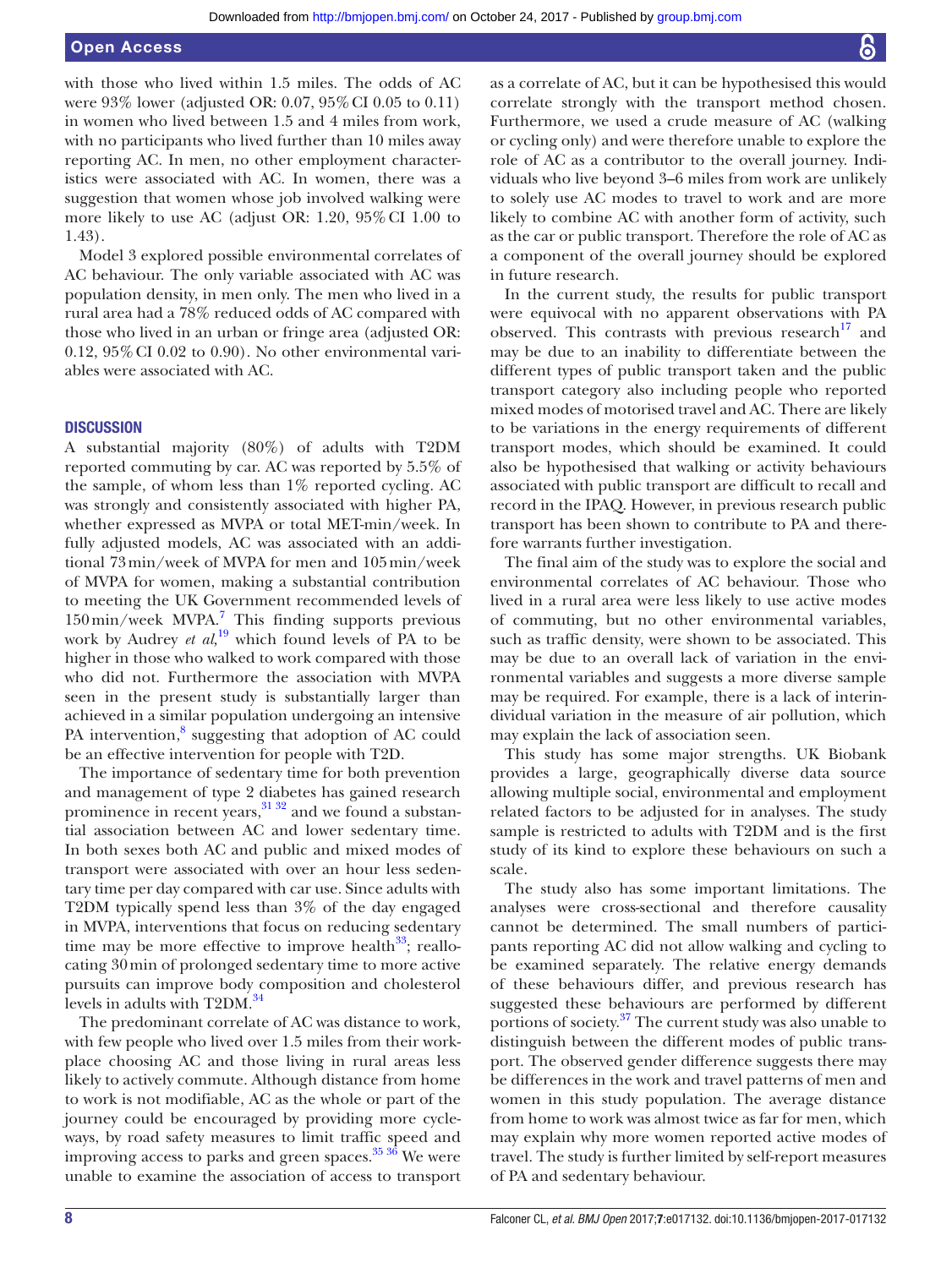The study sample is predominantly of white British ethnicity, which does not reflect the distribution of type 2 diabetes in the UK, limiting the generalisability of the findings. The sample is also limited to those who work, and therefore can only examine the role of AC on PA and sedentary time. The contribution of non-work active travel may be of more interest for people with T2DM who in general are older than the UK average.

In conclusion, AC is associated with increased PA and reduced sedentary time in people with type 2 diabetes. This may have a beneficial effect on glucose control and could contribute towards reduced treatment costs. Strategies to increase AC in adults with T2DM may increase levels of PA, and thus contribute to reducing the burden of this disease.

Contributors CLF, ARC and EF made substantial contributions to the conception and design, acquisition of data, or analysis and interpretation of data. All authors drafted the article or revised it critically for important intellectual content. All authors approved the final version of the manuscript to be published.

Funding This project was funded by the National Institute for Health Research Bristol Nutrition Biomedical Research Unit. The funding covered the cost of data access only.

Disclaimer This research has been conducted using the UK Biobank Resource under Application Number 19307.

Competing interests None declared.

Ethics approval UK Biobank and London School of Hygiene & Tropical Medicine ethics board.

Provenance and peer review Not commissioned; externally peer reviewed.

Data sharing statement No additional data are available.

Open Access This is an Open Access article distributed in accordance with the terms of the Creative Commons Attribution (CC BY 4.0) license, which permits others to distribute, remix, adapt and build upon this work, for commercial use, provided the original work is properly cited. See: [http://creativecommons.org/](http://creativecommons.org/licenses/by/4.0/) [licenses/by/4.0/](http://creativecommons.org/licenses/by/4.0/)

© Article author(s) (or their employer(s) unless otherwise stated in the text of the article) 2017. All rights reserved. No commercial use is permitted unless otherwise expressly granted.

#### **REFERENCES**

- <span id="page-8-0"></span>1. Hu FB, Manson JE, Stampfer MJ, *et al*. Diet, lifestyle, and the risk of type 2 diabetes mellitus in women. *[N Engl J Med](http://dx.doi.org/10.1056/NEJMoa010492)* 2001;345:790–7.
- <span id="page-8-1"></span>2. Kumari M, Head J, Marmot M, *et al*. Prospective study of social and other risk factors for incidence of type 2 diabetes in the Whitehall II study. *[Arch Intern Med](http://dx.doi.org/10.1001/archinte.164.17.1873)* 2004;164:1873.
- <span id="page-8-2"></span>3. WHO(World Health Organisation). Global report on diabetes. *WHO* 2016 [http://apps.who.int/iris/bitstream/10665/204871/1/](http://apps.who.int/iris/bitstream/10665/204871/1/9789241565257_eng.pdf?ua=1) [9789241565257\\_eng.pdf?ua=1](http://apps.who.int/iris/bitstream/10665/204871/1/9789241565257_eng.pdf?ua=1) (accessed 22 Jul 2016).
- <span id="page-8-3"></span>4. Hex N, Bartlett C, Wright D, *et al*. Estimating the current and future costs of type 1 and type 2 diabetes in the UK, including direct health costs and indirect societal and productivity costs. *[Diabet Med](http://dx.doi.org/10.1111/j.1464-5491.2012.03698.x)* 2012;29:855–62.
- 5. Mary G, Caroline H, Naomi H, *et al*. Adult obesity and type 2. *Diabetes* 2014 <www.gov.uk/phe> (accessed 6 Jul 2016).
- <span id="page-8-4"></span>6. Sigal RJ, Kenny GP, Wasserman DH, *et al*. Physical activity/exercise and type 2 diabetes: a consensus statement from the American Diabetes Association. *[Diabetes Care](http://dx.doi.org/10.2337/dc06-9910)* 2006;29:1433–8.
- <span id="page-8-5"></span>7. Chief Medical Officer. *Physical activity guidelines for Adults (19-64 years)*, 2011.
- <span id="page-8-25"></span>8. Andrews RC, Cooper AR, Montgomery AA, *et al*. Diet or diet plus physical activity versus usual care in patients with newly diagnosed type 2 diabetes: the early ACTID randomised controlled trial. *[Lancet](http://dx.doi.org/10.1016/S0140-6736(11)60442-X)* 2011;378:129–39.
- 9. Jakicic JM, Gregg E, Knowler W, *et al*. Activity patterns of obese adults with type 2 diabetes in the look AHEAD study. *[Med Sci Sports](http://dx.doi.org/10.1249/MSS.0b013e3181e054f0)  [Exerc](http://dx.doi.org/10.1249/MSS.0b013e3181e054f0)* 2010;42:1995–2005.
- <span id="page-8-6"></span>10. Grøntved A, Hu FB. Television viewing and risk of type 2 diabetes, cardiovascular disease, and all-cause mortality: a meta-analysis. *[JAMA](http://dx.doi.org/10.1001/jama.2011.812)* 2011;305:2448–55.
- <span id="page-8-7"></span>11. Cassidy S, Chau JY, Catt M, *et al*. Cross-sectional study of diet, physical activity, television viewing and sleep duration in 233,110 adults from the UK Biobank; the behavioural phenotype of cardiovascular disease and type 2 diabetes. *[BMJ Open](http://dx.doi.org/10.1136/bmjopen-2015-010038)* 2016;6:e010038.
- <span id="page-8-8"></span>12. Physical activity. *Walking and cycling: Guidance and guidelines*. NICE.
- <span id="page-8-9"></span>13. FPH. Take action on active travel. fac. public heal. 2008 [http://www.](http://www.fph.org.uk/uploads/Take_action_on_active_travel.pdf) [fph.org.uk/uploads/Take\\_action\\_on\\_active\\_travel.pdf](http://www.fph.org.uk/uploads/Take_action_on_active_travel.pdf) (accessed 15 May 2016).
- <span id="page-8-10"></span>14. Laverty AA, de Sá TH, Monteiro CA, *et al*. Getting sedentary people moving through active travel. *BMJ* 2015;350:176–80.
- <span id="page-8-11"></span>15. Goodman A, Hamer M, Chida Y. Walking, cycling and driving to work in the English and Welsh 2011 census: trends, socio-economic patterning and relevance to travel behaviour in general. *[PLoS One](http://dx.doi.org/10.1371/journal.pone.0071790)* 2013;8:e71790.
- <span id="page-8-12"></span>16. Flint E, Cummins S, Sacker A. Associations between active commuting, body fat, and body mass index: population based, cross sectional study in the United Kingdom. *[BMJ](http://dx.doi.org/10.1136/bmj.g4887)* 2014;349:g4887. [http://](http://dx.doi.org/10.1136/bmj.g4887) [dx.doi.org/10.1136/bmj.g4887](http://dx.doi.org/10.1136/bmj.g4887)
- <span id="page-8-13"></span>17. Flint E, Cummins S. Does active commuting protect against obesity in mid-life? Cross-sectional, observational evidence from UK Biobank. *Lancet* 2015.
- 18. Laverty AA, Mindell JS, Webb EA, *et al*. Active travel to work and cardiovascular risk factors in the United Kingdom. *[Am J Prev Med](http://dx.doi.org/10.1016/j.amepre.2013.04.012)* 2013;45:282–8.
- <span id="page-8-14"></span>19. Audrey S, Procter S, Cooper AR, *et al*. The contribution of walking to work to adult physical activity levels: a cross sectional study. *[Int J](http://dx.doi.org/10.1186/1479-5868-11-37)  [Behav Nutr Phys Act](http://dx.doi.org/10.1186/1479-5868-11-37)* 2014;11:37.
- <span id="page-8-15"></span>20. Flint E, Webb E, Cummins S. Change in commute mode and bodymass index: prospective, longitudinal evidence from UK Biobank. [Lancet Public Health](http://dx.doi.org/10.1016/S2468-2667(16)30006-8) 2016;1:e46-55.
- <span id="page-8-16"></span>21. Stewart G, Anokye NK, Pokhrel S. What interventions increase commuter cycling? a systematic review. *[BMJ Open](http://dx.doi.org/10.1136/bmjopen-2015-007945)* 2015;5:e007945.
- 22. Frank LD, Powell KE, Powell KE, *et al*. Stepping towards causation: do built environments or neighborhood and travel preferences explain physical activity, driving, and obesity? *[Soc Sci Med](http://dx.doi.org/10.1016/j.socscimed.2007.05.053)* 2007;65:1898–914.
- <span id="page-8-17"></span>23. Allen NE, Sudlow C, Peakman T, *et al*. UK biobank data: come and get it. *[Sci Transl Med](http://dx.doi.org/10.1126/scitranslmed.3008601)* 2014;6:224ed4.
- <span id="page-8-18"></span>24. Rationale BU. design and development of a large-scale prospective resource. *UK Biobank* 2007 [http://www.ukbiobank.ac.](http://www.ukbiobank.ac.uk/resources/) [uk/resources/](http://www.ukbiobank.ac.uk/resources/)
- <span id="page-8-19"></span>25. Craig CL, Marshall AL, Sjöström M, *et al*. International physical activity questionnaire: 12-country reliability and validity. *[Med Sci](http://dx.doi.org/10.1249/01.MSS.0000078924.61453.FB)  [Sports Exerc](http://dx.doi.org/10.1249/01.MSS.0000078924.61453.FB)* 2003;35:1381–95.
- <span id="page-8-20"></span>26. IPAQ. Guidelines for data processing and analysis of the International Physical Activity Questionnaire (IPAQ).
- <span id="page-8-21"></span>27. Small area health statistics unit. <www.sashu.org>
- <span id="page-8-22"></span>28. BioSHaRE EU Determinants of Health Project. <http://bioshare.eu>
- <span id="page-8-23"></span>29. Eeftens M, Beelen R, de HK, *et al*. *Development of Land Use Regression Models for PM2.5, PM2.5 Absorbance, PM10 and PMcoarse in 20 European Study Areas; Results of the ESCAPE Project*, 2015.
- <span id="page-8-24"></span>30. StataCorp 2015. Stata statistical software: release 14.
- <span id="page-8-26"></span>31. Brocklebank LA, Falconer CL, Page AS, *et al*. Accelerometermeasured sedentary time and cardiometabolic biomarkers: a systematic review. *[Prev Med](http://dx.doi.org/10.1016/j.ypmed.2015.04.013)* 2015;76:92–102.
- 32. Owen N, Sparling PB, Healy GN, *et al*. Sedentary behavior: emerging evidence for a new health risk. *[Mayo Clin Proc](http://dx.doi.org/10.4065/mcp.2010.0444)* 2010;85:1138–41.
- <span id="page-8-27"></span>33. Falconer CL, Cooper AR, Walhin JP, *et al*. Sedentary time and markers of inflammation in people with newly diagnosed type 2 diabetes. *[Nutr Metab Cardiovasc Dis](http://dx.doi.org/10.1016/j.numecd.2014.03.009)* 2014;24:956–62.
- <span id="page-8-28"></span>34. Falconer CL, Page AS, Andrews RC, *et al*. The potential impact of displacing sedentary time in adults with type 2 diabetes. *[Med Sci](http://dx.doi.org/10.1249/MSS.0000000000000651)  [Sports Exerc](http://dx.doi.org/10.1249/MSS.0000000000000651)* 2015;47:2070–5.
- <span id="page-8-29"></span>35. Mackenbach JD, Rutter H, Compernolle S, *et al*. Obesogenic environments: a systematic review of the association between the physical environment and adult weight status, the SPOTLIGHT project. *[BMC Public Health](http://dx.doi.org/10.1186/1471-2458-14-233)* 2014;14:233.
- 36. Tomlinson P, Hewitt S, Blackshaw N. Joining up health and planning: how Joint Strategic Needs Assessment (JSNA) can inform health and wellbeing strategies and spatial planning. *[Perspect Public Health](http://dx.doi.org/10.1177/1757913913488331)* 2013;133:254–62.
- <span id="page-8-30"></span>37. Mytton OT, Panter J, Ogilvie D. Longitudinal associations of active commuting with wellbeing and sickness absence. *[Prev Med](http://dx.doi.org/10.1016/j.ypmed.2015.12.010)* 2016;84:19–26.